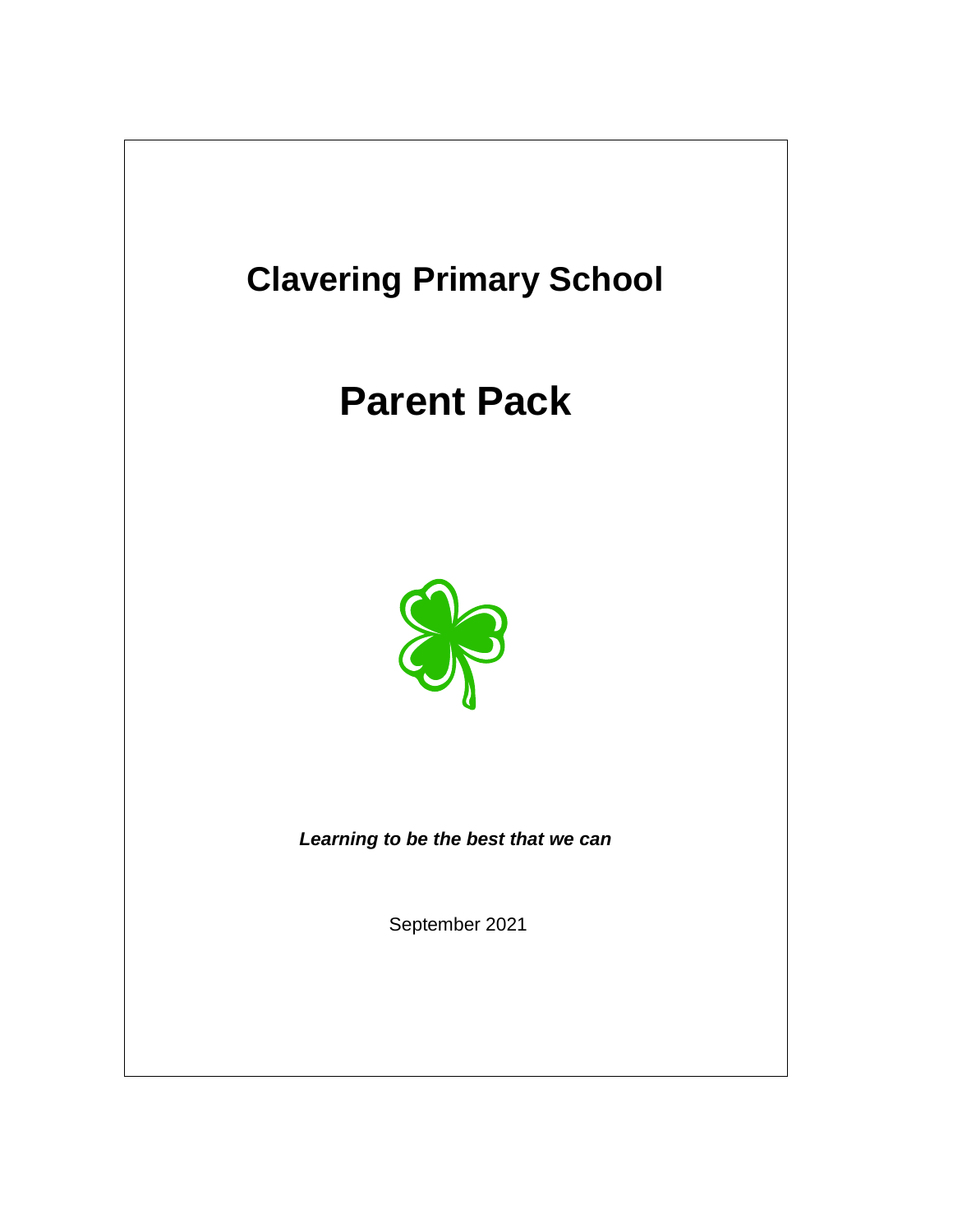# **Welcome**

![](_page_1_Picture_1.jpeg)

Clavering Primary School is a very special place.

At our school we aim to provide a caring, supportive and inclusive environment, which has high expectations and values all members within the school community. We respect the needs and aspirations of all individuals and provide opportunities for all pupils to make the best possible progress and attain the highest personal achievements.

The school has a tradition of being a caring and friendly environment for children; this ethos stems from the high calibre and commitment of staff and governors where we encourage all children to be enthusiastic and committed learners who aim to develop their confidence, capacity to learn and work independently and collaboratively.

This Parent Pack has been put together to support new parents in getting to know our school. We hope that it answers any questions you may have about the day to day events. If you have any further questions then please do not hesitate to contact us at the school office. Our website also has a great deal of information that will support you.

Miss R. Allsop B.Ed, M.Ed, NPQH Head Teacher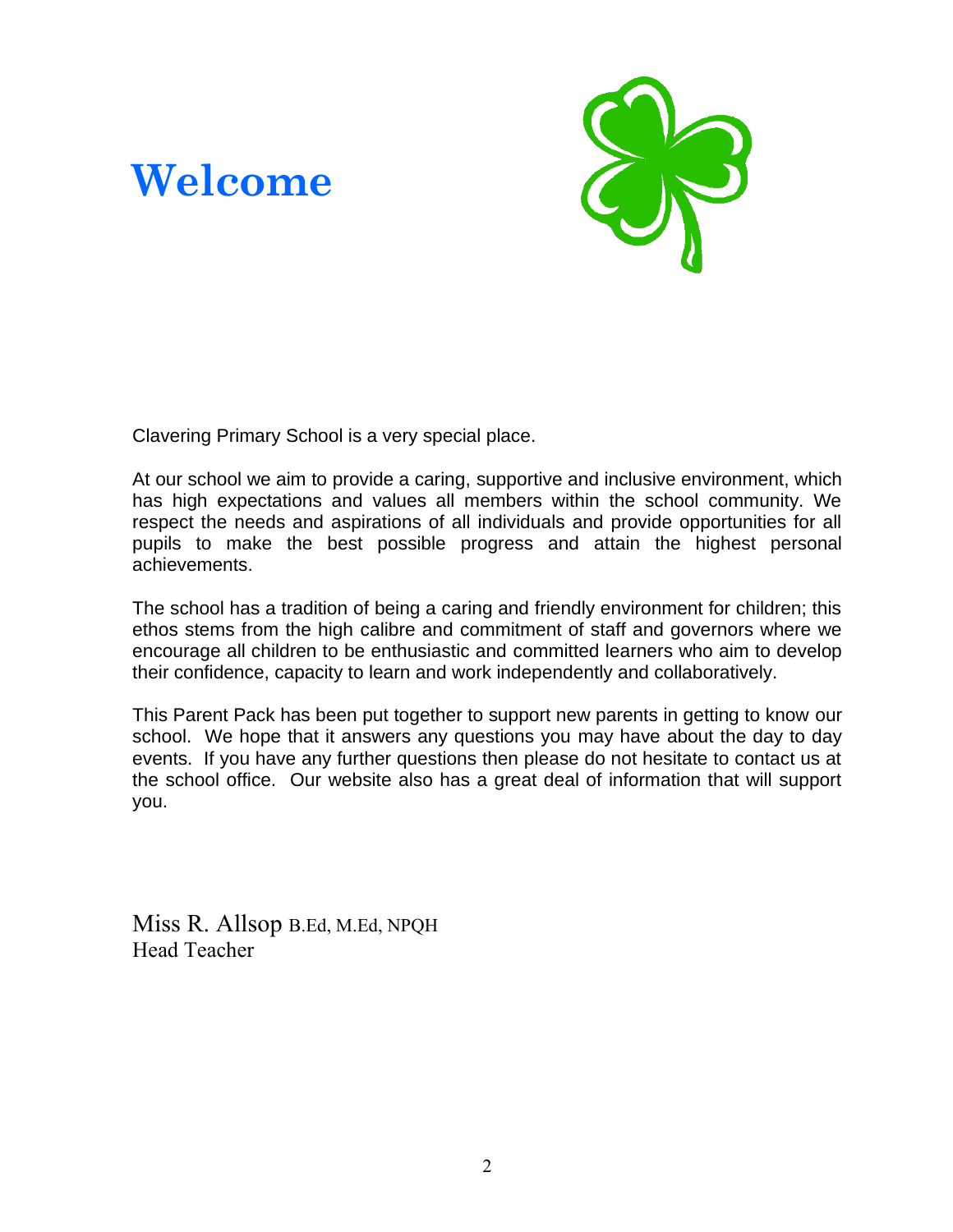#### **Table of Contents**

| 1.  |  |
|-----|--|
| 2.  |  |
| 3.  |  |
| 4.  |  |
| 5.  |  |
| 6.  |  |
| 7.  |  |
| 8.  |  |
| 9.  |  |
| 10. |  |
| 11. |  |
| 12. |  |
| 13. |  |
| 14. |  |
| 15. |  |
| 16. |  |
| 17. |  |
| 18. |  |
| 19. |  |
| 20. |  |
| 21. |  |
| 22. |  |
| 23. |  |
| 24. |  |
| 25. |  |
| 26. |  |
| 27. |  |
| 28. |  |
| 29. |  |
| 30. |  |
| 31. |  |
| 32. |  |
| 33. |  |
| 34. |  |
| 35. |  |
| 36. |  |
| 37. |  |
| 38. |  |
| 39. |  |

Compiled by Clavering School Staff and Parents, to give an introduction to new parents and a warm welcome to the school community. (updated July 2021)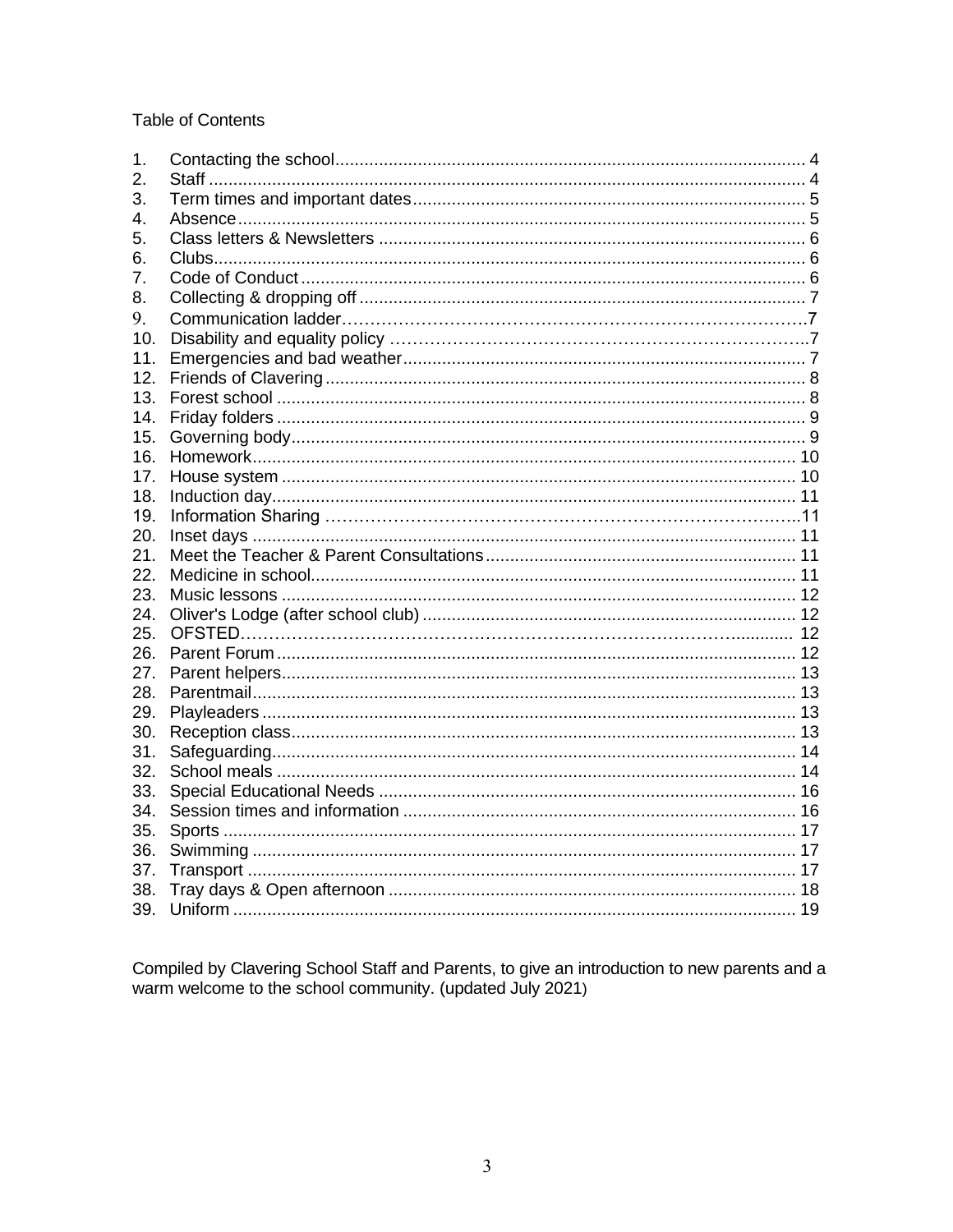# <span id="page-3-0"></span>**1. CONTACTING THE SCHOOL**

#### Telephone Number: **01799 550300**

**Administrators:** Mrs Jackie Snelling, Office Manager, is in the office on Tuesdays, Fridays and alternate Mondays. Mrs Vivienne Prentice and/or Mrs Joe Barker and Mrs Lynn Warren are in the office on Mondays – Fridays, 8.30am - 4.30pm. The office is closed for lunch during 12.45pm – 1.15 pm.

An answer machine is available for messages.

Please also contact the office via the school email: [admin@clavering.essex.sch.uk](mailto:admin@clavering.essex.sch.uk)

"If new parents are unsure of something, other parents are often a good place to get answers but the office staff are brilliant and they know everything!" YEARS RECEPTION, 2 & 3 PARENT

For any appointments with the Headteacher, please contact the school office.

The school website can be found at: [www.clavering.essex.sch.uk](http://www.clavering.essex.sch.uk/)

Information about the school, policies, lunch menus and newsletters can be found here.

The school is not able to give out addresses or phone numbers of families in the school. For children whose parents live apart, assuming that they still have parental responsibility, all correspondence from the school will be sent to these parents as long as we have up to date contact details.

**Please report to the school office at all times** when visiting or dropping off messages and belongings. This will assist us in ensuring that we know who is in school at all times and enable us to comply with our safeguarding procedures.

### **2. STAFF**

| Head teacher                                                                        | Miss Allsop                   |  |  |
|-------------------------------------------------------------------------------------|-------------------------------|--|--|
| <b>Deputy Head teacher</b>                                                          | Mrs Hall                      |  |  |
| Year 6 teacher                                                                      | Mrs Hall (Deputy Headteacher) |  |  |
| Year 5 teacher                                                                      | Mrs Rudkin and Miss Sabin     |  |  |
| Year 4 teacher                                                                      | Mrs Tokeley                   |  |  |
| Year 3 teacher                                                                      | Miss Morton                   |  |  |
| Year 2 teacher                                                                      | Miss Hagger                   |  |  |
| Year 1 teacher                                                                      | Mrs Carlisle                  |  |  |
| <b>Year Reception</b>                                                               | Mrs Course (Senior Leader)    |  |  |
| SENCO                                                                               | Ms Crosby (Senior Leader)     |  |  |
| Learning Support Assistants: Mrs Neal, Mrs McIntyre, Mrs Abrahams, Mrs Martin,      |                               |  |  |
| Mrs Lawless, Mrs Bond, Mrs Elliston, Mrs Pemberton and Mrs Berrett.                 |                               |  |  |
| Kitchen staff: Mrs Coy, Mrs Docking, Ms O'Brien and Mrs Gilbertson                  |                               |  |  |
| Midday Assistants: Mrs Gilbertson, Mrs Neal, Mrs Abrahams, Mrs Martin, Mrs Lawless, |                               |  |  |
| Mrs Bond, Mrs Davies, Mrs Prentice, Mrs Elliston, and Mrs Pemberton                 |                               |  |  |
| <b>Caretaker:</b> Mr Docking/Mr Sault                                               |                               |  |  |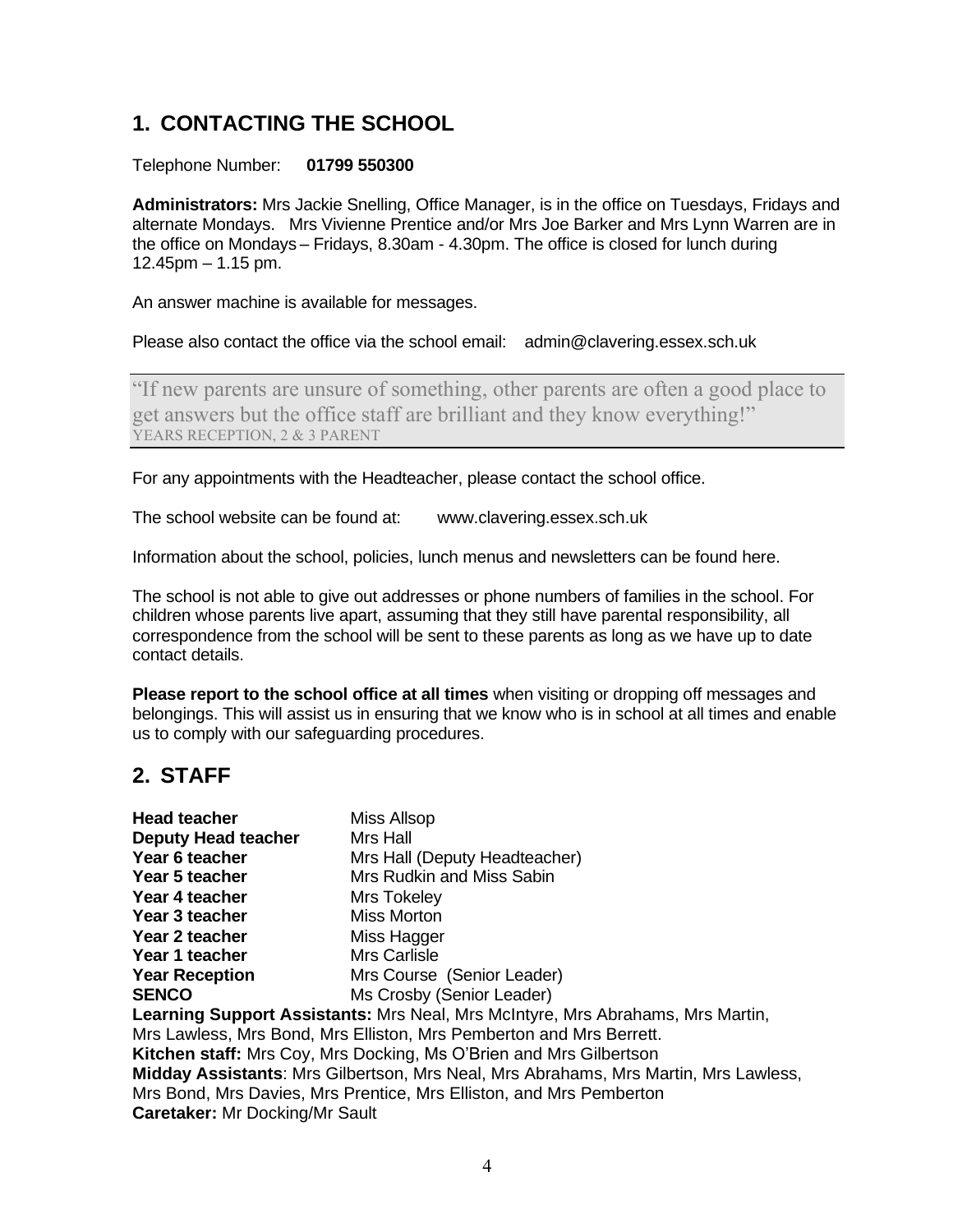### **3. TERM TIMES & IMPORTANT DATES**

#### **Autumn Term**

Wednesday 1<sup>st</sup> September – Friday 17<sup>th</sup> December 2021 (*Half term 25<sup>th</sup> October – 29<sup>th</sup> October)*

#### **Spring Term**

Tuesday 4 th January – Friday 1st April 2022 (*Half term 14th - 18th February*)

#### **Summer Term**

Tuesday 19th April – Thursday 21st July 2022 (*Half term 31st May – 3 rd June* )

**Bank Holidays** – Monday 2nd May 2022

**Inset days** – Wednesday 1<sup>st</sup> September 2021, Friday 22<sup>nd</sup> October 2021, Tuesday 4th January 2022, Tuesday 19<sup>th</sup> April 2022, Monday  $6<sup>th</sup>$  June 2022.

#### **Assessment weeks** –

Week beginning May 9<sup>th</sup> for Year 6 Key Stage 2 SATs. Multiplication tables check for Year 4 (over 3 weeks) from week beginning June  $6<sup>th</sup>$ . Year 1 and 2 Phonics screening week beginning 6<sup>th</sup> June. KS1 SATs during May. Assessments in the other Key Stage Two year groups will take place throughout May and June.

#### <span id="page-4-0"></span>**4. ABSENCE**

#### **Sickness**

The school office should be notified on the first day of each absence before registration at 9.00am and this should be followed up in writing on the day of return.

If your child has been vomiting or had an upset stomach a 48 hour leave of absence from last episode is required. For guidance on other illnesses please contact the School Office or refer to the document on the website "Guidance on infection control in schools and other childcare settings".

#### **Lateness**

If a child is late please report to the school office.

#### **Holidays**

#### **Please see below guidance from the Local Authority:**

*Leave of absence may only be granted by a person authorised in that behalf by the proprietor of the school. As from 1st September 2013, the Education (Pupil Registration) (England) (Amendment) Regulations 2013 amended Regulation 7 to prohibit the proprietor of a maintained school from granting leave of absence to a pupil, except where an advance application has been made by the parent with whom the pupil normally resides, and the proprietor considers that there are exceptional circumstances relating to the application.* 

*Taking your child out of school during term time could be detrimental to your child's educational progress. A pupil who takes 10 days absence will only attain 94.7% attendance in the year. 10 days absence also means the pupil will miss 50 hours of education. There is no entitlement to parents to take their child out of school during term time, however, you may apply to the school for leave of absence if you believe there are exceptional circumstances.*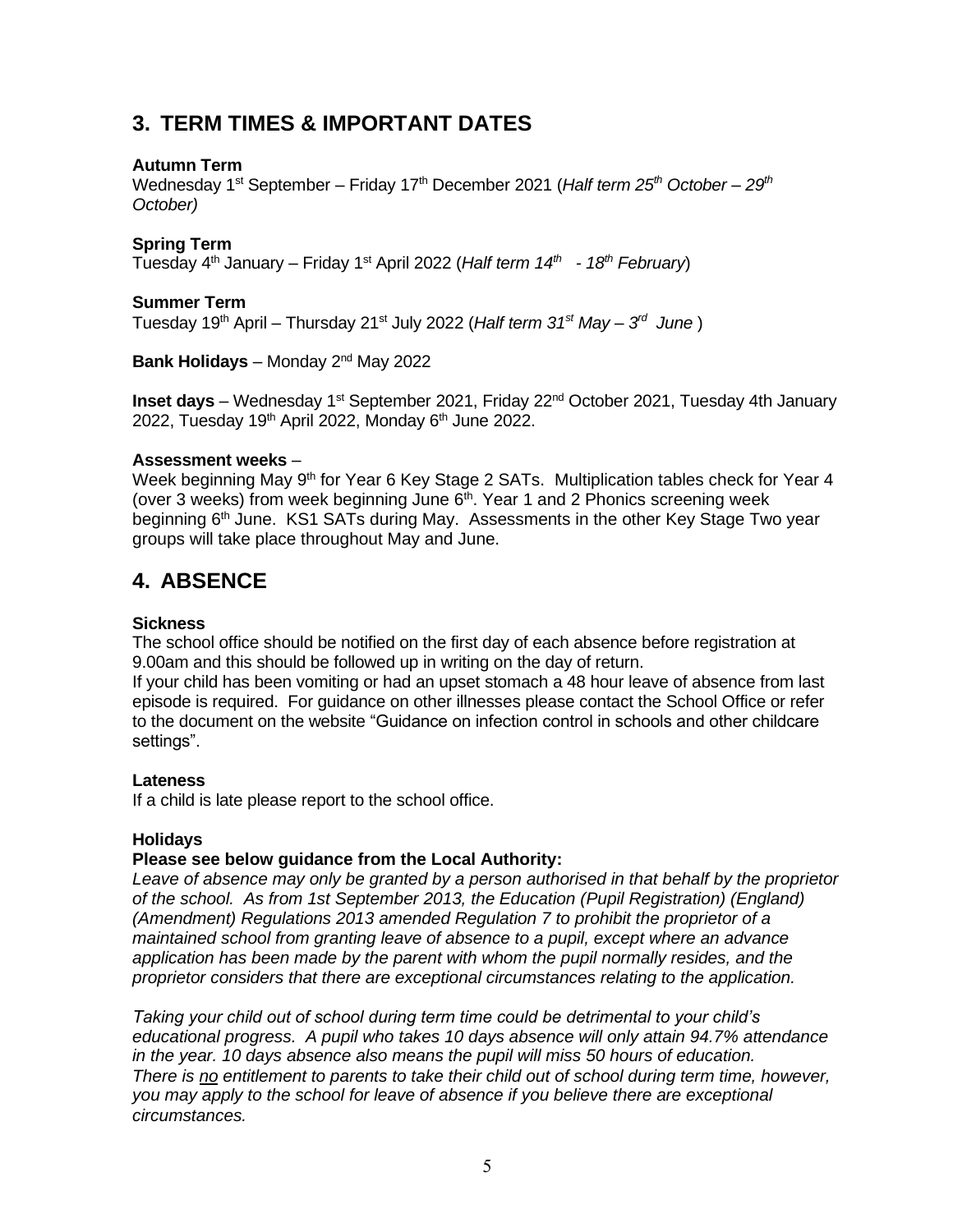#### *If the absence is not authorised and the holiday is taken, the case will be referred to the Education Welfare Service who may issue a Penalty Notice for £120 (or £60 if paid within 21 days) to each parent for each child taken out of school.*

Please note occasional days for birthdays and treats cannot be authorized and cheaper prices cannot be considered to be a valid reason. No leave of absence will be granted during our assessment weeks or the first week of the Autumn term. Medical appointments, if at all possible should be made outside school hours.

#### **Persistent Absenteeism (PA)**

As from September 2015 a pupil becomes a 'persistent absentee' when they miss 10% or more schooling across the school year for whatever reason. Absence at this level is doing considerable damage to any child's educational prospects and we need parent's fullest support and co-operation to tackle this. We monitor all absence thoroughly. Any case that is seen to have reached the PA mark or is at risk of moving towards that mark is given priority and parents will be informed of this immediately.

PA pupils are tracked and monitored carefully we also combine this with academic tracking where absence affects attainment. All our PA pupils and their parents are subject to an Action Plan and the plan may include: allocation of additional support through the School Nurse, Learning Mentor or Education Welfare Officer. We may also use circle time, individual incentive programmes, individual targets and participation in group activities around raising attendance.

### <span id="page-5-0"></span>**5. CLASS LETTERS & NEWSLETTERS**

At the beginning of each term the class teacher will issue a *class newsletter*, which will outline the term topics and activities. A *fortnightly newsletter* is issued by the Head teacher, which is either sent by **Parentmail** or in the **Friday folder**. This contains the dates for each terms activities as well as important information.

### <span id="page-5-1"></span>**6. CLUBS**

**Clubs are mainly after school**. Examples of these are: Art (Years 1 and 2), Library, Beginners recorder (lunchtime), Allotment (KS2), Football, Rounders (Years 4, 5 and 6), Netball (Years 5 and 6), Dance, Bridge, Hockey (Years 5 and 6). For safeguarding reasons children need to be picked up after clubs via the school office. *Please see the school website for full details of all current school clubs.*

"Buy an extra booster seat to ferry school friends around after clubs." YEAR 3 PARENT

### <span id="page-5-2"></span>**7. CODE OF CONDUCT**

The school community has an agreed **code of conduct** for pupils. Please read more on the school's *Whole Behaviour Policy* on the website.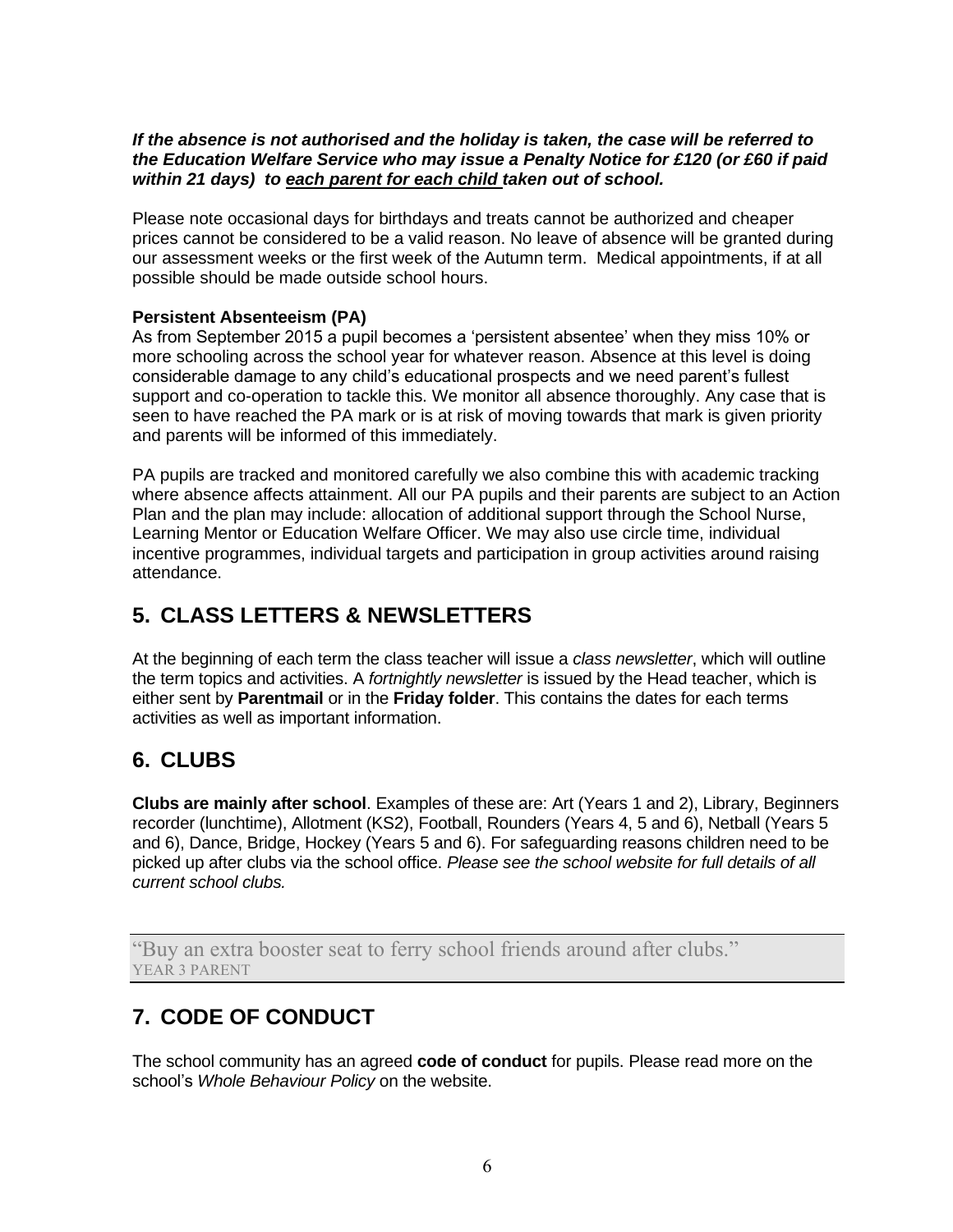Clavering Code:

Be Kind Be Safe Work Hard Try Hard

### <span id="page-6-0"></span>**8. COLLECTING & DROPPING OFF**

Teachers are on duty from 8.40 when the gate will open. NO CHILDREN will be supervised prior to this time and should not be on the premises. A member of staff will be present at the gate to take any messages for staff members. Children are to arrive 8.45 – 8.50 and go straight into class.

"Definitely put the school phone number in your mobile, in case you ever get stuck in traffic near pick up time." YEAR 3 PARENT

The school gate is opened at 3.15pm every day and children can be collected from their classrooms. Please make sure that we are informed if there is any change to the collection arrangements for your child. If anyone other than a parent is picking up your child at the end of the day (this includes relatives) please notify the office via phone call or email. We will also assume all children registered for the bus will be taking the bus each evening unless we hear via email or phone that this is not the case.

Willows have their own register which we follow and if this differs to the information that we have been given we will call the relevant parents.

In emergencies, messages can be left at the office. Also please encourage your children to use the path and stay close to an adult on the way down to the main road to prevent accidents from the buses that are using the drive.

### **9. COMMUNICATION LADDER**

Parents will annually receive a form requesting emergency contact details in order to set up a communication chain to be used in emergencies such as school closures.

### **10. DISABILITY EQUALITY POLICY**

Clavering Primary School is committed to ensuring equal treatment of all its children, employees and any others involved in the school community, with any form of disability and will ensure that people with disabilities are not treated less favourably in any procedures, practices and service delivery. The school aims to develop a culture of inclusion and diversity in which people with disabilities are able to participate fully in school life.

### <span id="page-6-1"></span>**11. EMERGENCIES & BAD WEATHER**

Parents must ensure they fill in the *Essex Pupil Record form* and provide the school with current contact details (all mobile and work numbers etc) so that the school can get hold of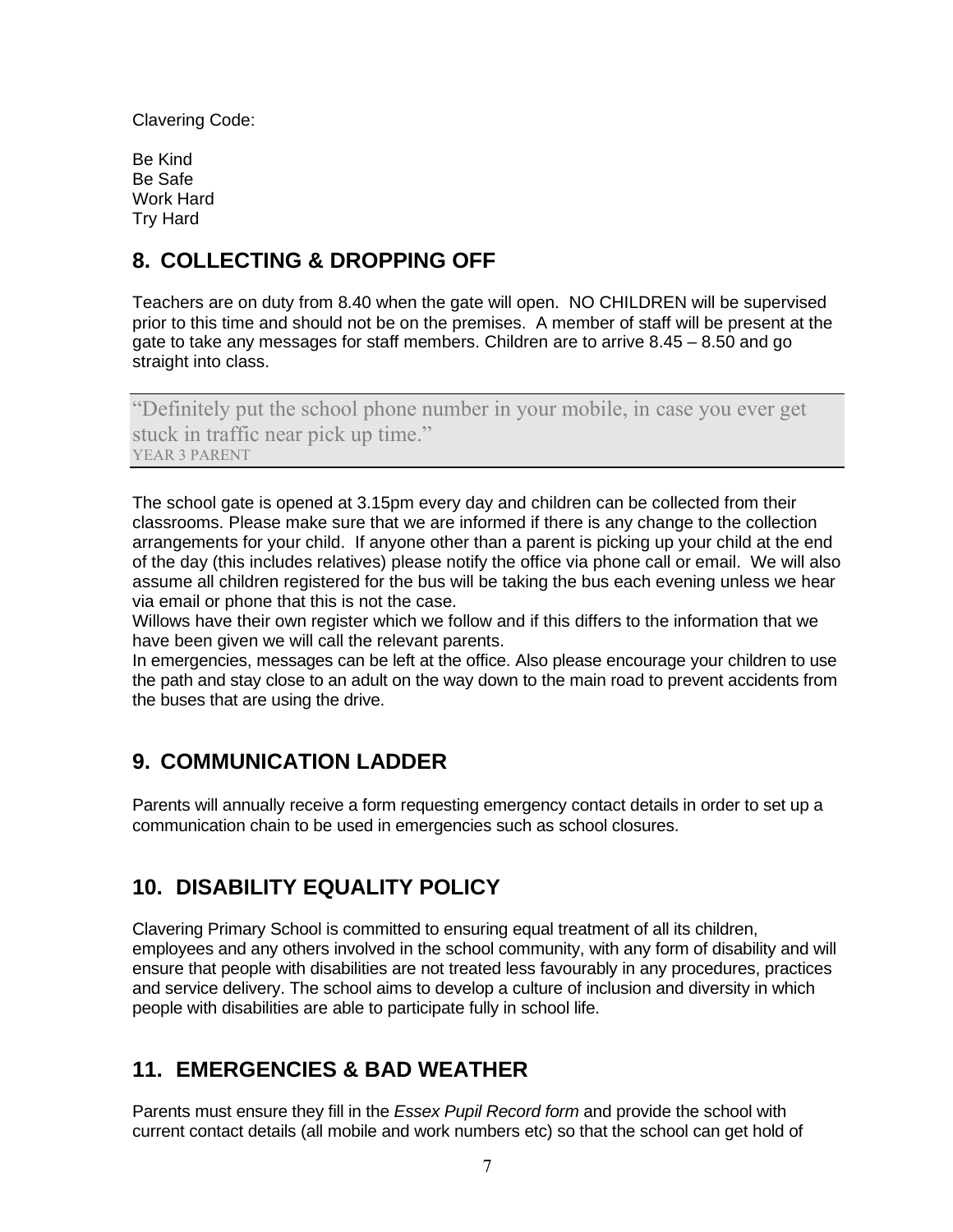someone in the unlikely event of an emergency. Please provide an alternative contact number for a person who can get to school quickly if needed, if you are unable to do so.

#### **Bad weather**

In the event of severe weather conditions and possible school closure a notice will be placed on the school website.

BBC Essex and Heart FM will no longer be announcing or publicising via websites. Parents will be notified via our school website or the Essex County Council on the 'Emergency School Closures' page: [http://www.essex.gov.uk/education-schools/schools/dates/pages/emergency](http://www.essex.gov.uk/education-schools/schools/dates/pages/emergency-school-closures.aspx)[school-closures.aspx](http://www.essex.gov.uk/education-schools/schools/dates/pages/emergency-school-closures.aspx)

*Please note that when the school is open in bad weather a path will be cleared to enable you to gain access to the school but care does still need to be taken.*

**School bus and bad weather conditions** - In severe weather conditions please look at the school website to check that the buses are still in operation.

"Give your contact details to the bus escorts incase they need to contact you." YEAR 3 PARENT

### <span id="page-7-0"></span>**12. FRIENDS OF CLAVERING**

**The Friends of Clavering School** organise a variety of fun and social events, such as summer and Christmas fetes, dances and quiz nights throughout the year to raise money for the school. This money helps to pay for some off the vital extras for our children and school.

FOCS meet approximately once a month (usually on a Wednesday evening at 8pm in the Fox and Hounds Pub in Clavering). Anyone is welcome at these meetings and can join the committee to discuss ideas and plan upcoming fundraising for the school. It doesn't matter if parents can't make every meeting and it is always very informal! Dates are advertised on **Parentmail***. FOCS would welcome new volunteers to help with fundraising.* There is no minimum commitment so please consider joining us. Please contact **Anna Gawthorpe** via the School Office.

"Joining FOC is a great way of meeting other parents whilst helping to raise money for our children and school to benefit from." YEAR 3 & 6 PARENT

# <span id="page-7-1"></span>**13. FOREST SCHOOL**

**Forest School** is learning in an outdoor classroom*,* namely a forest or wood. It helps to build self-esteem and independence through exploring and experiencing the natural world, allowing children the time and space to develop skills, interests and understanding through practical hands-on experiences.

"Give your child waterproof gloves – woollen ones get very soggy at Forest School and their fingers become very cold and uncomfortable. Also, give them two pairs of gloves as a back-up"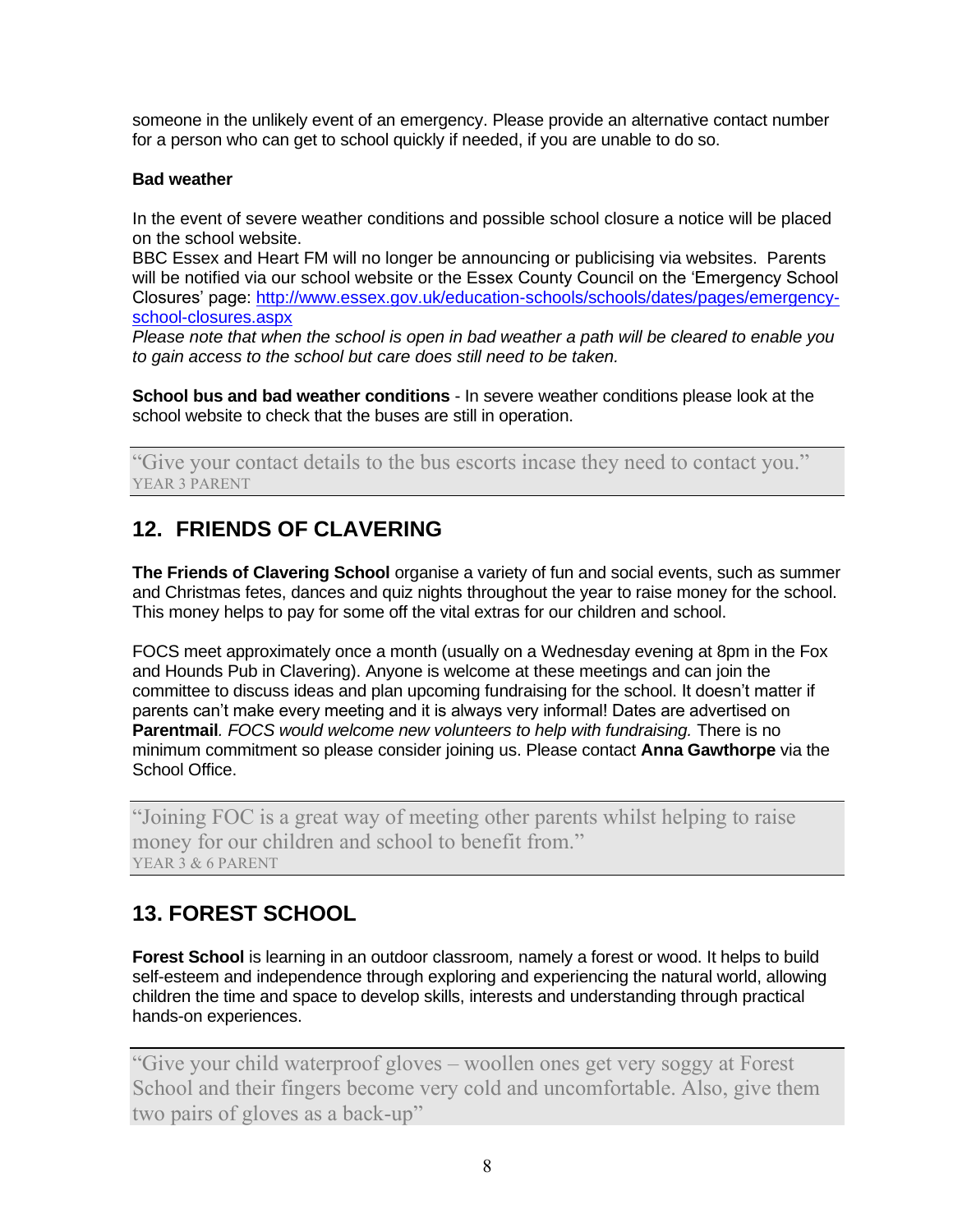YEARS RECEPTION & 3 PARENT

At Clavering Primary School **Reception** attend Forest School once a fortnight and **Year One**  the same over a term and a half. **The other year groups** have a block of Forest School sessions throughout the year. We are extremely fortunate enough to be allowed to use Snail Wood in Clavering, which is owned by Mr. Cooke and have three trained Forest School Leaders in the school. The children have a fantastic time and get involved in activities such as making dens and searching for bugs, but are especially good at getting muddy and having fun!

"Girls can put their school tights on under Forest School clothes in winter – it'll keep them warm and save putting them on later (boys can wear long johns)." YEAR 3 PARENT

The school aims to go to Snail Wood in all weathers apart from high winds. Children must be dressed appropriately, especially in the winter when they will need plenty of layers, boots, hats and gloves. The school provides a full set of waterproofs for each child. **Plastic carrier bags for wet and muddy boots and clothes are recommended**. Parents are responsible for getting their children to and from Snail Wood – a *lift share rota with other parents is advisable.* 

## <span id="page-8-0"></span>**14. FRIDAY FOLDERS**

The **Friday folders** are used on a weekly basis to transfer important information from school to home on Fridays and from home to school the following Monday.

"Save your stationery by recycling used or Freepost envelopes for notes to the school." YEAR 3 PARENT

Parents can use the folder to send in any correspondence that the school requires. There is only one **Friday folder** per family, given to the oldest child to take to and from school

### <span id="page-8-1"></span>**15. GOVERNING BODY**

The governors are a body of volunteers set up to help the school provide the best possible education for its pupils and thereby raise standards. They have a legal responsibility to conduct the school with a view to promoting high standards of educational achievement.

There are currently 9 positions on Clavering School's **Governing Body** plus a Clerk:

#### **2 parent governors** (elected by parents): Mr Toby Pellew and Mrs Rachel Betts.

"Being a parent governor is both interesting and rewarding. You are involved in the decisions made on policy, budget and the school development plan and in monitoring the impact these have on school life. It is a hands-on role – you get to see behind the scenes and how it all comes together for the benefit of our children." YEARS RECEPTION, 2 & 3 PARENT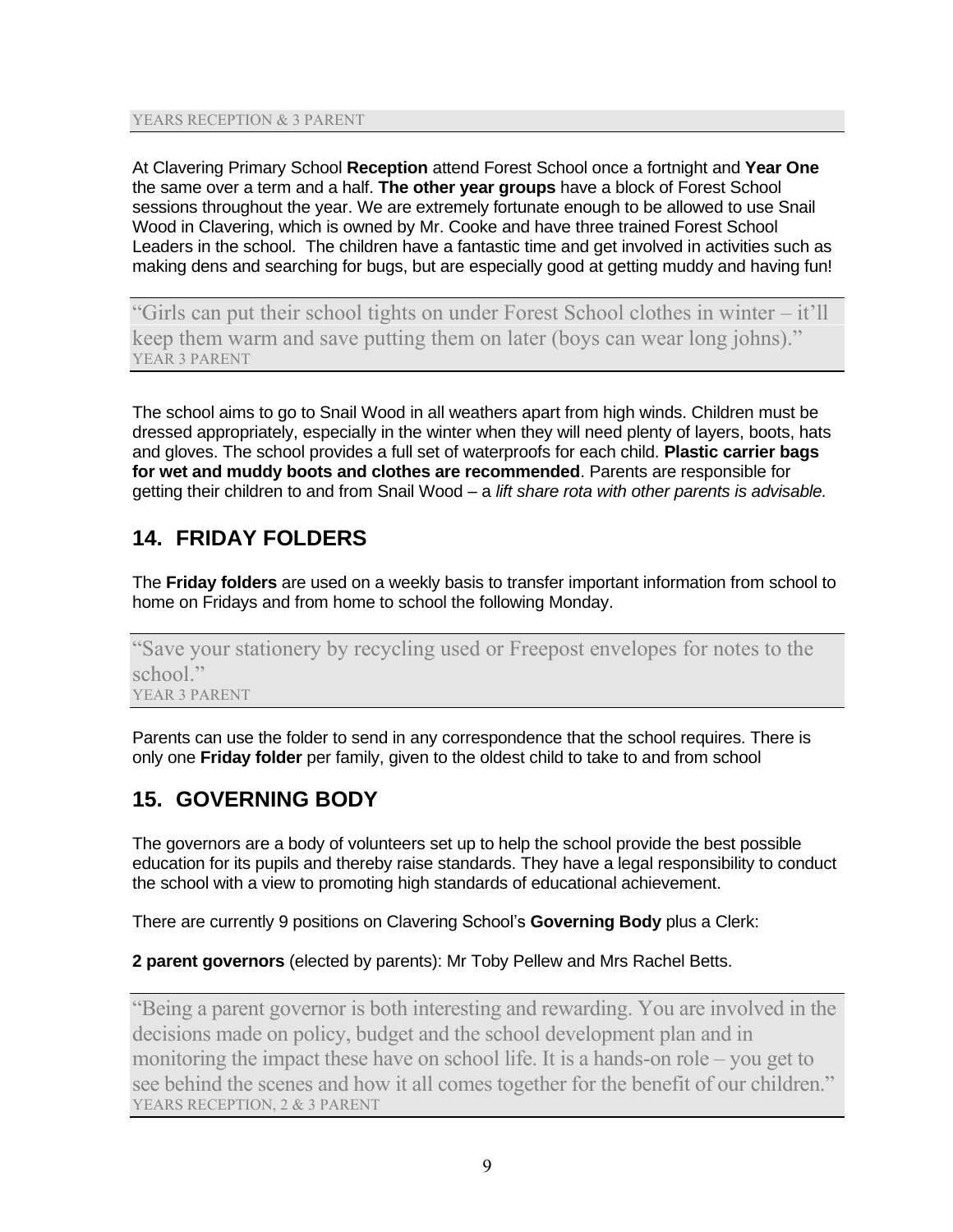**2 staff representatives** Miss Rosalind Allsop (Head teacher) and Annabelle Hall (Deputy Headteacher)

**1 local education authority governors** (appointed by the local authority), Cllr Ray Gooding (Chairman).

**4 co-opted governors** Mr Matt Elliston (Vice Chairman), Mrs Julia Mackintosh, Mr Graham Smith and Mrs Kim Henson.

**Clerk:** Mrs Amanda Lindsell

Together with the Head teacher, the governors set the future direction for the school and decide how the school's budget should be spent. As a **Governing Body** they make decisions collectively on matters such as performance targets, school policies and the school's improvement plan. The governors provide the Head teacher with support and advice, drawing on their own knowledge and experience.

#### <span id="page-9-0"></span>**16. HOMEWORK**

Children have **homework** on a weekly basis starting from Reception onwards. Please encourage your child to do their homework to the best of their ability and support them without doing it for them. It is a good opportunity to talk to your child about what they have been doing at school and what they enjoy.

"Express any homework concerns in your child's Learning Log, the class teacher will always address them." YEAR 3 PARENT

Every child in the school has a **Learning Log**, which outlines a particular activity each week. *KS1 are advised to spend 20 minutes and KS2 need to spend 30 minutes on each task set each week. A*ll year groups have reading as part of their homework and phonics/spellings. Times tables from Year 3. There is an additional weekly task from Year 2. The policy is reviewed each year. From September 2020 this will be via Teams

<span id="page-9-1"></span>"Always write in the reading diaries to help the school know how your child is getting on and when they have finished a book." YEAR 1 PARENT

### **17. HOUSE SYSTEM**

The school has a **House System** to encourage the sense of community between the older and younger children.

The House names and colours are: **Oliver** (Orange– chef and ex pupil) **Wymarc** (Red – 1st Lord of Clavering) **Wales** (Green – astronomer who sailed with Captain Cook) **Ludgate** (Yellow – a local historian) **Saville** (Blue – Clavering teacher for 50 years)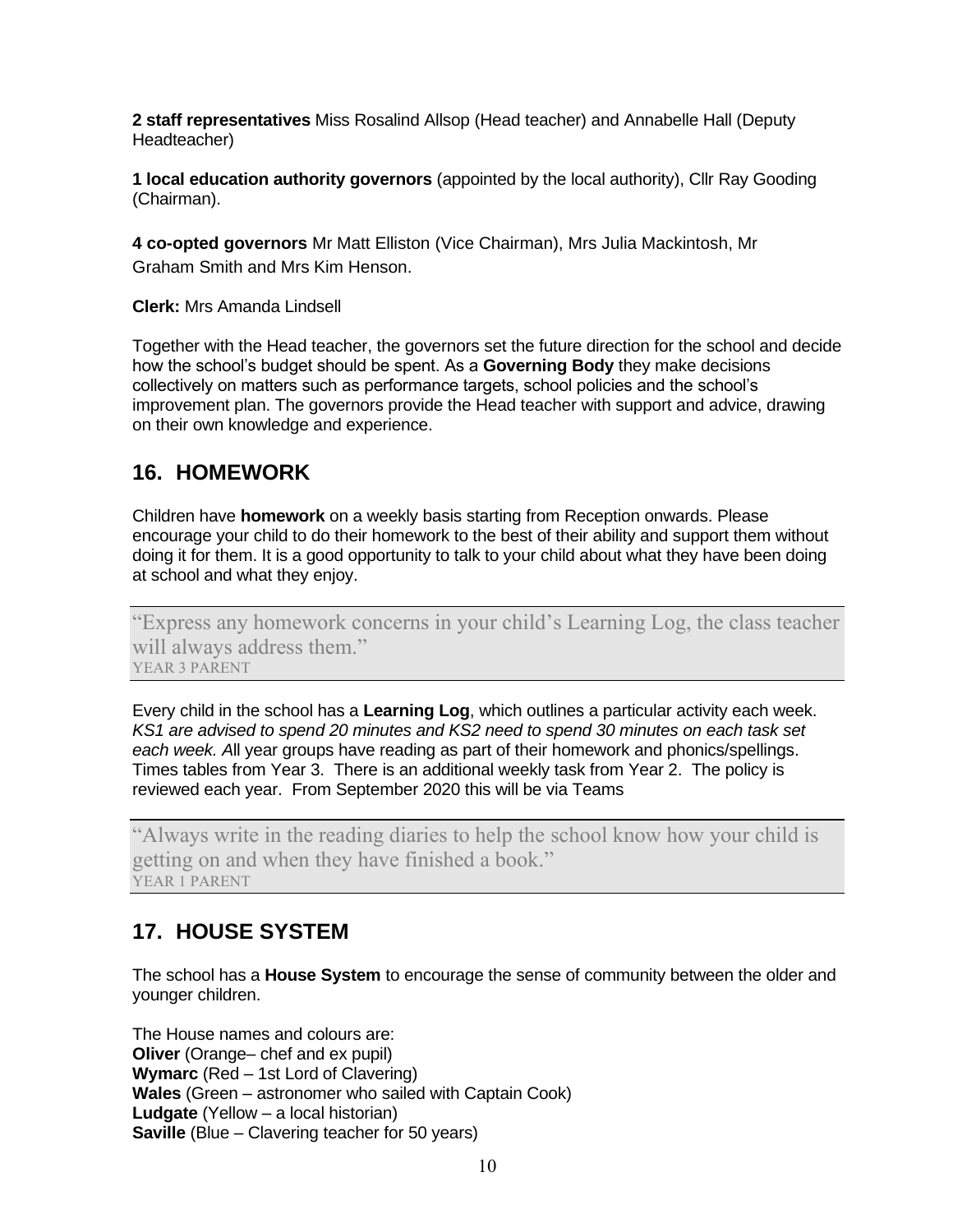Pupils can earn house points for good behaviour and various school activities.

### <span id="page-10-0"></span>**18. INDUCTION DAY**

This is held in the final half of the summer term for the parents of the new Reception class intake. It gives parents an opportunity to meet with the Head teacher, Reception teacher and other key members of the school community. Important information is shared including how parents can work closely with the school. New parents also have the opportunity to look at the uniform and to ask any questions that they might have about their child's first days at school.

## **19. INFORMATION SHARING**

We are sorry that we are not able to give out addresses or phone numbers of families in the school but we can give out class lists on request, for parties etc.

For children whose parents have separated/divorced/or who live apart, assuming that they still have parental responsibility, all correspondence from the school will be sent to these parents as long as we have up to date contact details.

### <span id="page-10-1"></span>**20. INSET DAYS**

There are 5 Inset days per school year for teacher training when the school is closed to pupils. These days are linked to the *School Improvement Plan*. Parents will be informed of the Inset day dates at the start of the Autumn term so that alternative childcare arrangements can be made if necessary – see **Term times & Important dates**. The days are usually added to the school holidays where possible but have to be at a time that is pertinent to school improvement. The dates are also listed on the school website.

# <span id="page-10-2"></span>**21. MEET THE TEACHER & PARENT CONSULTATIONS**

At the beginning of each year, there is an informal evening to meet your child's class teacher, who will outline their expectations and curriculum focus for that year. Formal consultations between parents and class teachers take place each term. Each child (except Reception) will be given **two written reports.** An interim one in March and an end of the school year summary in July. It will give a careful review of their academic performance and general development. It will also outline what is expected of them as they progress through the school. Informal meetings with class teachers may take place more frequently, and the Head teacher is always available by appointment.

"Don't be afraid to talk to your class teacher and ask questions. You will find out lots of information that your child won't tell you." YEAR 1 PARENT

### <span id="page-10-3"></span>**22. MEDICINES IN SCHOOL**

It is our school policy not to administer medicines. Asthmatics may bring inhaler pumps to school for use in an emergency. Asthma inhalers (clearly marked with the child's name and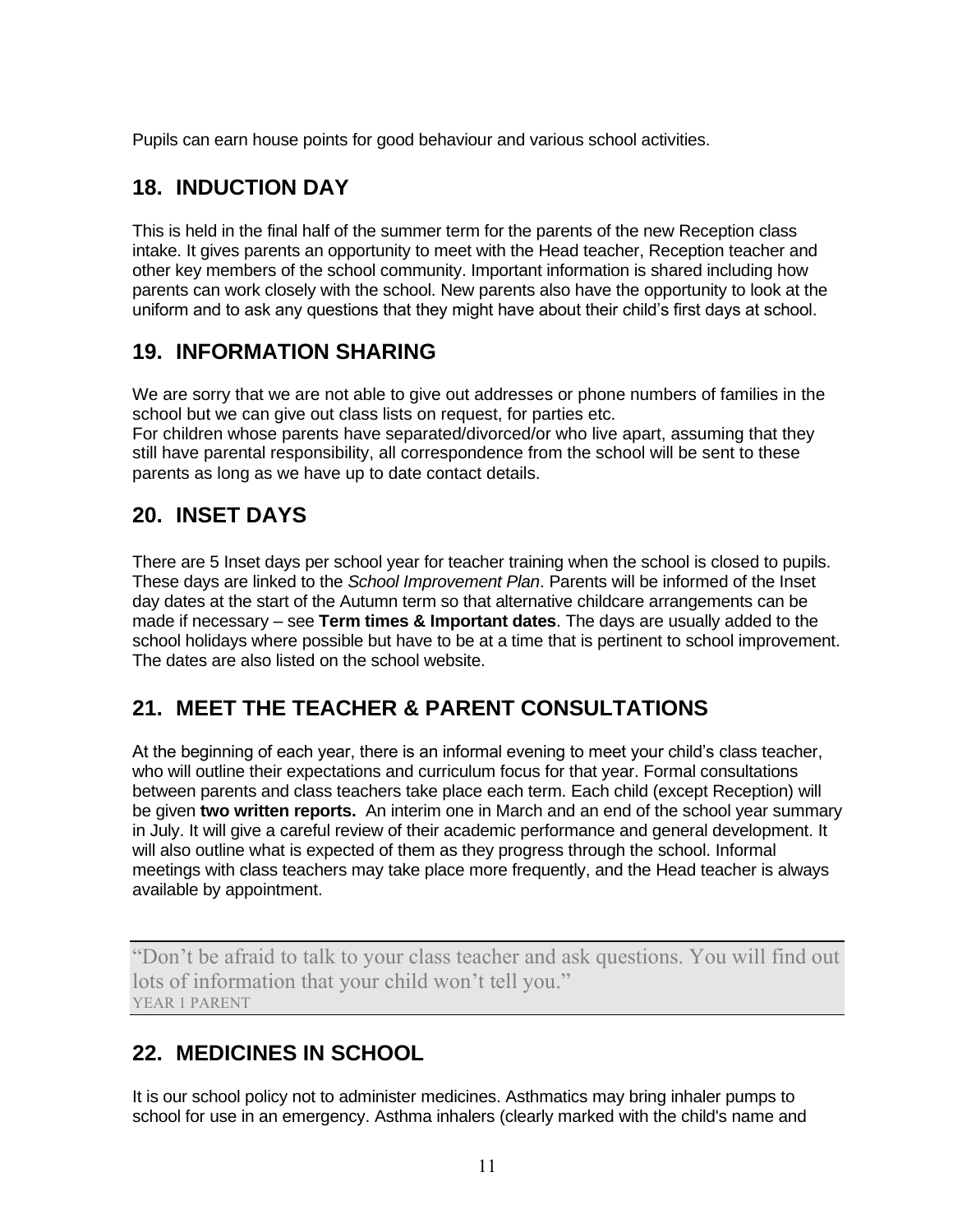class) should be kept in a safe place in the classroom. The child should bring their pump with them to the swimming pool etc. A member of staff will keep a suitable container for these, while the child is actively engaged in PE etc. Epi pens for specific children can be held at school in case of emergencies.

### <span id="page-11-0"></span>**23. MUSIC LESSONS**

Tuition for guitar, woodwind, strings, drums and keyboard is available for children in Year 2 and above. Payment is required each term. The school needs half a terms notice for cancellation of lessons.

# <span id="page-11-1"></span>**24. OLIVER'S LODGE OR WILLOWS (AFTER SCHOOL CLUBS)**

**Oliver's Lodge** in Newport runs a holiday club and an after school club. The children are picked up by mini bus from Clavering Primary School at 3.15pm. After school club is until 6.00pm. Contact **[www.olivers-lodge.co.uk](http://www.olivers-lodge.co.uk/)**

**Willows** is based at the Christian Centre in Clavering and offer before and after school care. Regular opening hours are 7.30am - 8.40am & 3.15pm - 6.30pm. Children are picked up from the school at 3.15pm and walked to the Christian Centre. Contact **[willowsoutofschool@btinternet.com](mailto:willowsoutofschool@btinternet.com)**

### **25. OFSTED**

Ofsted graded our school as **OUTSTANDING.**

Please see link below or the school website. <https://reports.ofsted.gov.uk/inspection-reports/find-inspection-report/provider/ELS/114967>

In March 2011 the school received notification from OFSTED stating that, after an interim assessment against key criteria, performance has been sustained.

<span id="page-11-2"></span>Ofsted have updated their criteria and inspect all schools.

### **26. PARENT FORUM**

There is a parent representative for each year group on the Parent Forum, working as a link between the Head teacher, the governors and all parents in the school. Should you have any queries or suggestions that you would like discussed in the forum then please contact the representative for your year group, via the school office. The forum is a place to develop School Improvement projects or similar themes. Parents will be notified of the themes that are being explored at the meetings through the fortnightly newsletter or the class representative. Any other queries, questions or concerns should be channeled through the School Office. The forum is always looking for new members.

Membership for 2021 – 2022 is being confirmed following COVID restrictions being lifted.

Matt Elliston – School Governor representative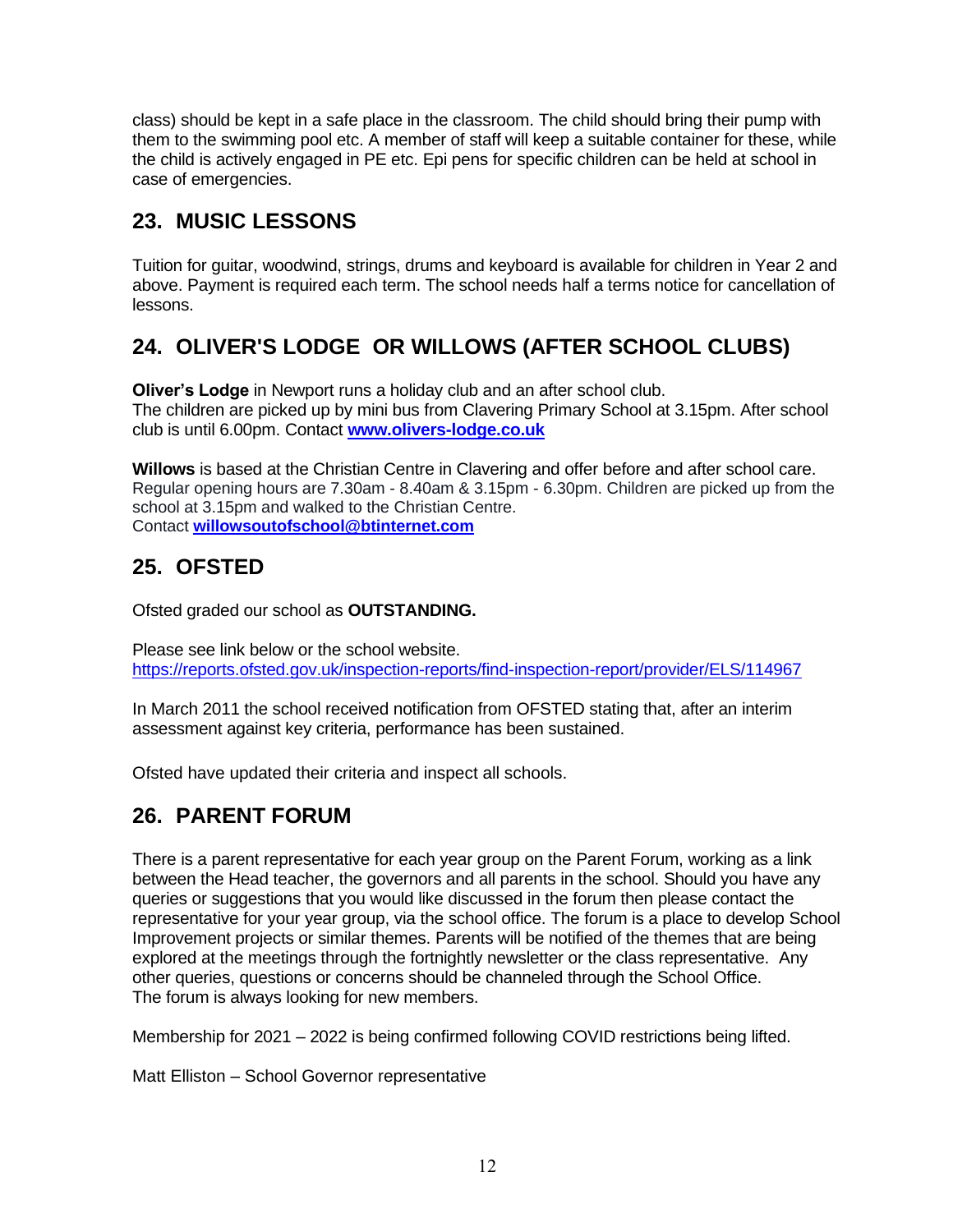# <span id="page-12-0"></span>**27. PARENT HELPERS**

The school actively encourages parents to come into the school to help out with such things as listening to reading, helping in the library, school trips etc. The school also welcomes parents wanting to share outside skills with pupils e.g. cooking, cultural talks, languages or professional skills. If you wish to help out at the school please talk to your child's class teacher in the first instance. New parent helpers will meet with the head teacher before they start. It will be necessary for parents to undergo a DBS check organised by the school office.

"Don't be shy, I found sharing my work skills at school a very enriching experience." PARENT HELPER

### <span id="page-12-1"></span>**28. PARENTMAIL**

Clavering Primary School is a *healthy eco school* and committed to reducing the amount of paper used. **Parentmail** is a preferred school to home communication service which allows the school to send messages and newsletters to parents by email. If you would like to use **Parentmail**, please contact the school office for a form.

# <span id="page-12-2"></span>**29. PLAYLEADERS**

**Playleaders** are Year 6 pupils who assist the younger members of the school and help them to learn to *'play'* at break times and support conflict resolution. They help support children with friendships and support the midday assistants who are on duty, in identifying pupils for the playground 'Good News' wall, Behaviour Code ribbons, and blossom for the Kindness Tree, which celebrates friendly actions during play times.

### <span id="page-12-3"></span>**30. RECEPTION CLASS**

For the first three and a half weeks of term while we are settling the children, they will come to school for the morning and lunchtime and then go home at 1.15. From Monday 27<sup>th</sup> September, the children will attend full time unless taking the part time option to go home at 1.15 on Tuesday and Thursday. We will continue to have a phased entry for the children from the start. The youngest children will start school first, so that they have a chance to settle in a smaller group before the older children arrive.

"The school book bags are much easier for Reception children to use – they are able to put them in their classroom trays." RECEPTION PARENT

The school's priority is for all children to settle happily into Reception class so that they can be ready and able to learn. Many parents whose children would previously have been offered only a part-time place may opt for a full-time place for their child. The school is concerned that the demands of a full school day may be too much for these children and hope that parents will agree that if their child is unhappy because they are tired and anxious then their attendance pattern should be reviewed. Please be assured that Clavering Primary School has the best interests of your child at heart and is eager to work in partnership with parents to ensure that all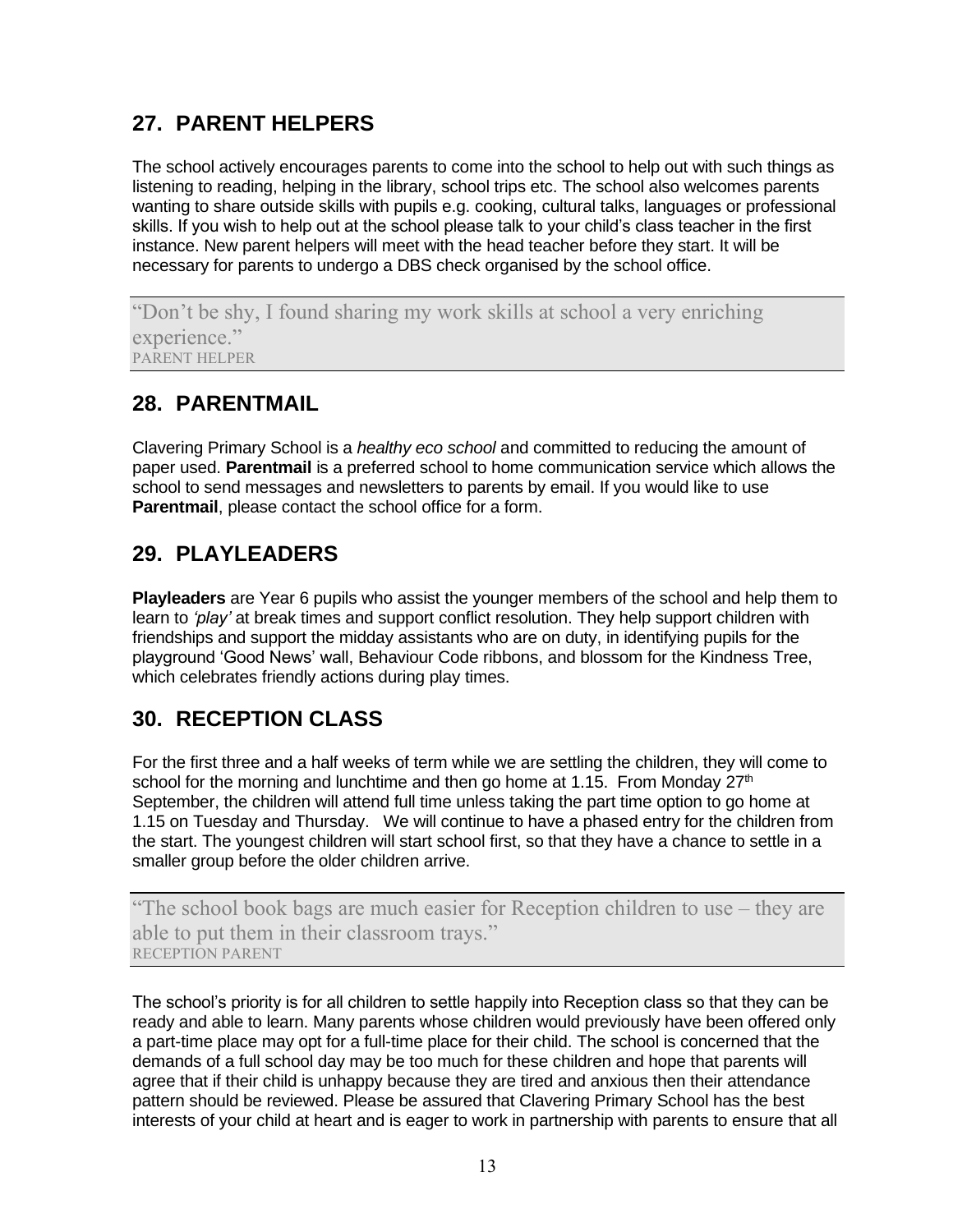children make a successful start to their school career.

**Part-time children** – Their day will finish after lunch at 1.15pm and they can be collected from the school office. Tuesdays and Thursdays are the part time days of the week. All Reception children play in the Reception playground during breaks until the Summer term.

"Young children struggle with laces when changing for PE. Velco is best!" RECEPTION PARENT

**Snack** – Reception children also have a mid-morning snack. The school asks for a contribution of £1 per week for this healthy snack. *A parent rota is set up to help with snack, it takes approximately 1 hour. If you are interested, please speak to the class teacher.* From the Summer term children need to bring their own piece of fruit to have at morning break. They also join the rest of the school out in the main playground.

"Reception children can be tired and hungry by the end of the school day so a quick snack such as a banana is good idea when you pick them up." YEAR 1 PARENT

**Escorting your Reception child** – Reception children can be escorted by their parents to the Reception gate to be met by the class teacher at the start of the school day. However after the October half term the school requires parents to leave children at the main school gate to allow them to go onto the playground by themselves. All full-time children are collected from the playground at 3.15pm.

# <span id="page-13-0"></span>**31. SAFEGUARDING**

Clavering Primary School is committed to safeguarding and promoting the welfare of children and young people in line with government legislation. The school expects all staff and volunteers to share in this commitment, raising concerns when necessary. *Please see the safeguarding policy on the school website.*

# <span id="page-13-1"></span>**32. SCHOOL MEALS**

As far as is possible, all school meals served will meet the government's new food based standards to ensure that pupils are getting a nutritious balanced meal. As far as is possible, all medical and dietary needs are met within the government's new food based standards. Water or milk will be served with all meals and pupils will be encouraged to drink water throughout the day. A suitable, attractive environment is provided in which to eat lunch. **All meals are cooked on the premises, using fresh ingredients locally supplied.** There is the option of a hot or cold meal, plus salad, fruit and puddings. Please let the school know about any allergies or if your child is vegetarian. Current menus can be found on the school website. All children in Reception, Year 1 and 2 will be eligible for a free school meal under the Universal Free School Meal offer.

"Go through the lunch menu at home each week, kids love to choose their own school dinners." YEARS RECEPTION & 3 PARENT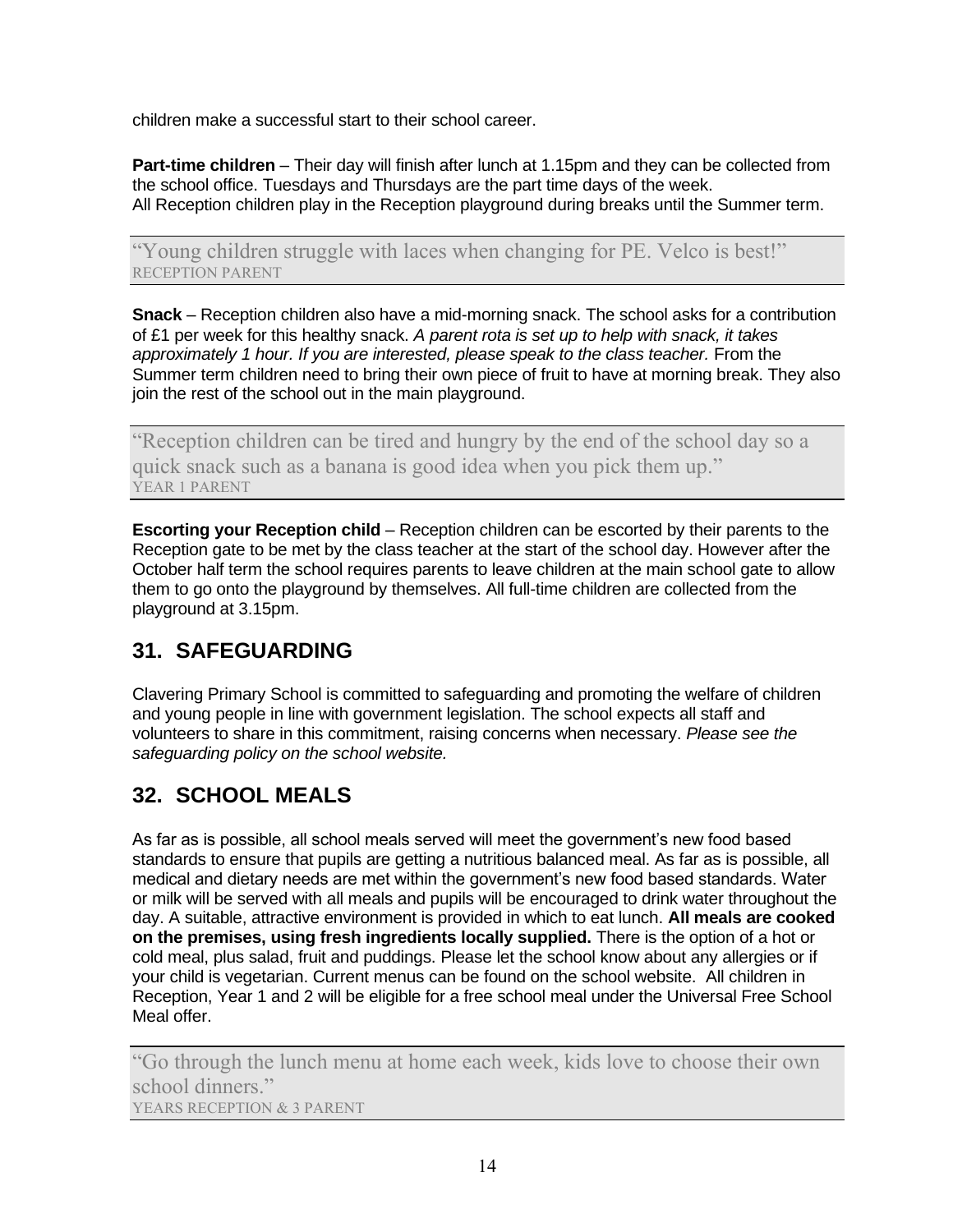**Food hygiene award** – We are pleased to announce that we have been awarded a five star rating for food hygiene in our kitchen. This was awarded again in July 2021 after a formal inspection against the required hygiene standards.

**Dinner money -** Paid in advance please. £2.20 per day, £11.00 per week, £81.40 for the first half term £77.00 for the second half term or £158.40 for the term. As previously communicated from September 2019 the school will accept payment for school dinners by online payment only. If you have not yet registered for SCOpay please contact the school office who will be able to issue an online registration code.

Please note that cancellations for school lunches must be made by 10.00 on the day of the lunch, otherwise there will be a charge.

"Always note which days your children have school dinners. Pay weekly, especially if you have more than one child in school, to keep on top of it." YEARS RECEPTION, 2 & 3 PARENT

**We are a nut free school -** People who suffer from nut allergies can develop a severe, potentially life-threatening allergic reaction.

We cannot have nuts in school in any form. So please can we ask that you have no nut products in the lunch boxes or brought into the school as treats.

For example Peanut butter sandwiches Chocolate spreads Cereal bars Some granola bars Cakes that contain nuts Biscuits / Cookies that contain nuts Peanut butter cakes Some Asian food, including satay Sauces that contain nuts

This list is not exhaustive, so please check the packaging of products closely.

**Healthy lunchboxes** – If your child is having a packed lunch please make it a healthy and nutritious meal and do not give crisps and treats every day. Please NO fizzy drinks, nuts or sweets.

**Tuck –** All tuck provided during the school day conforms with healthy eating guidelines, or to specific eating and drinking guidelines for an individual where appropriate. Reception pupils have a regular healthy snack. The school is part of the *Free Fruit Scheme for KS1 children*.

Children from KS2 should bring in a fruit snack for break time. In promoting healthy eating the school does not allow nuts, sweets or crisps.

"Individual boxes of dried fruit, like raisins, are great for older children to get a quick energy boost at morning break." YEARS RECEPTION & 3 PARENT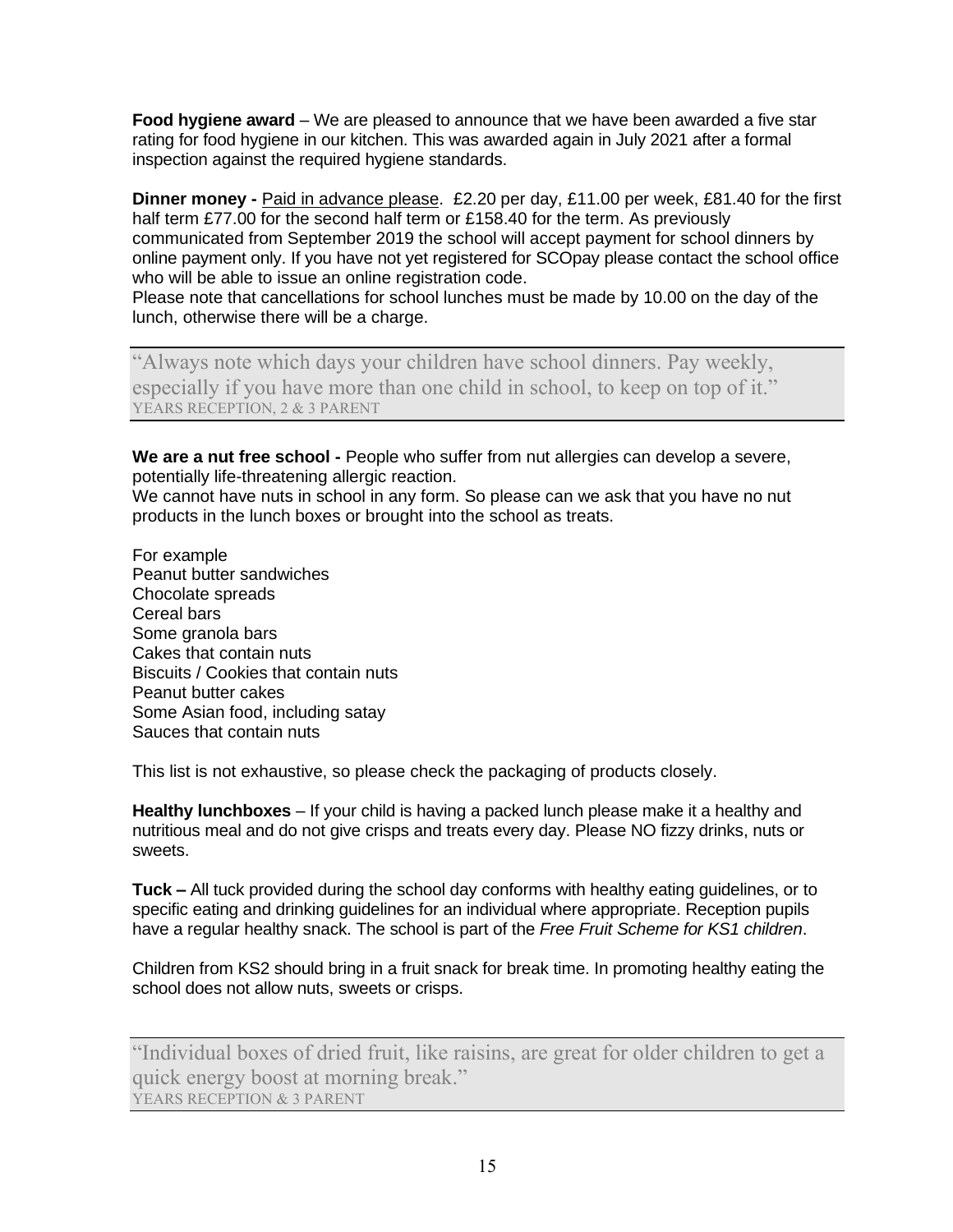Water provision – Children are encouraged to drink water at all times. Pupils and staff have access to free, clean and palatable drinking water. Staff are aware of individual pupils' hydration needs and ensure that these are met. Please send your child to school with a named bottle of water for them to drink from throughout the day. *Water only, please NO squash or juice.*

#### **Free School Meals** –

You can register your child for Free School Meals if you get any of these benefits:

- Income Support
- Income-based Jobseeker's Allowance
- Income-related Employment and Support Allowance
- Support under Part VI of the Immigration and Asylum Act 1999
- The Guarantee element of State Pension Credit
- Child Tax Credit, provided they are not entitled to Working Tax Credit and have an annual income (as assessed by HM Revenue & Customs) that does not exceed £16,190
- You will not normally be eligible if you receive any amount of Working Tax Credit Please provide this information when requested as schools use this money to help support your children within the school environment to achieve their full potential in education.

#### **How to apply**

Go online to www.essex.gov.uk/educationawards

- **Or**
- Apply over the telephone or request an application form by calling 0845 603 2200  $\mathcal{L}_{\mathcal{A}}$

<https://www.gov.uk/apply-free-school-meals>

### <span id="page-15-0"></span>**33. SPECIAL EDUCATIONAL NEEDS**

Ms Yolanda Crosby is our **Special Educational Needs Coordinator.** Should you have any concerns about your child's learning difficulties you should approach your child's class teacher in the first instance who will then arrange for you to meet Ms Crosby. We have two SENCO Assistants, two Learning Mentors, one Play Therapist, three members of staff who lead booster or small group sessions and a PE coach for Gym Trail activities.

### <span id="page-15-1"></span>**34. SESSION TIMES & INFORMATION**

For all children **morning sessions are 8.50am - 12.15pm**. Two or three members of staff will be on duty, in the playground during breaks. Children are expected to be outside during breaks and lunch time, unless the weather is unsuitable, and should be adequately clothed for this. **Afternoon sessions are from 1.15pm - 3.15pm**.

"Ask your child and class teacher if you can pop into the classroom to look at displays after school for 5 minutes every now and again." YEAR 3 PARENT

The **class newsletter** that is distributed at the beginning of each term identifies which days are set for PE activities so that children know which day their kit needs to be made available. Other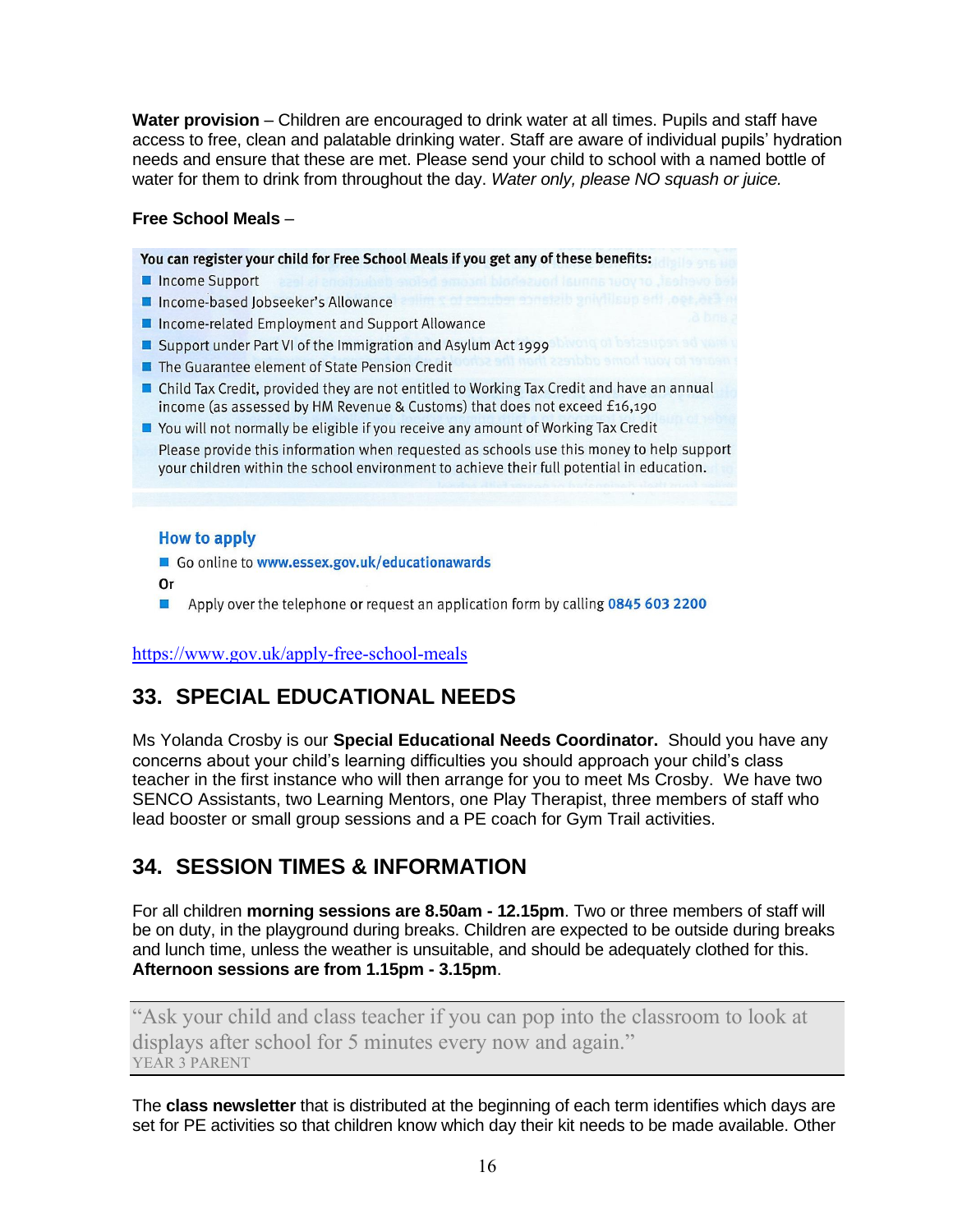subjects have a more flexible timetable according to the learning needs of the class. Generally there is an **English** and **Mathematics** session each day. The school has a broad and balanced curriculum which has a skill based approach.

### <span id="page-16-0"></span>**35. SPORTS**

The school provides regular opportunities for children to develop their games skills. The school football coach is Matt Snelling, general sport coach is Craig Dyce and our PE Coordinator is Mrs Tokeley. As children progress through the school they practise these skills in team games. These take place during lessons as well as in a range of extra-curricular activities. The school is a member of the *School's Sport Partnership* in Uttlesford and participates in sporting tournaments and competitions. The **House System** provides the opportunity to take part in sporting activities and to represent the houses. There is an annual Sports day in July and a variety of sports **clubs**.

#### **HEALTH AND SAFETY NOTICE REGARDING THE WEARING OF EARRINGS DURING**

**PE:** We have been informed by Essex that The Primary Code states that all jewellery is to be removed for PE lessons and taping over earrings is not allowed. This means that if pupils cannot take their earrings out they will have to sit out of PE until a time that they can be removed. Schools have to comply with this guidance.

### <span id="page-16-1"></span>**36. SWIMMING**

There are two terms of swimming instruction for **Year 3 in the Spring and Year 4 in the Summer terms**. If your child is fit to attend school then they are fit to go swimming, unless a note is provided. Swimming costs £6.75 per session. This can be paid in full (£79) online.

"Note down your child's swimming ability and badges attained, so the teacher can place them in the right ability class." YEAR 4 PARENT

Children need to bring swimming costumes and a towel, clearly marked with their name. Girls need to wear a swimming hat as do boys with longer hair. Goggles can be worn at the discretion of the swimming teachers.

# <span id="page-16-2"></span>**37. TRANSPORT**

Please remember to park sensibly, using the village shop as a park and walk option. **There is no room for parental parking in the school. Please do not park on the yellow zigzag lines as this makes crossing the road extremely dangerous for the children and causes congestion and disruption for the residents.**

Please also note that parking at the shop is ONLY during brief drop off and pick up times. It is very important that we keep to this otherwise we will not be permitted to park at the shop even for brief drop off and pick up times. The shop loses business if long periods of parking takes place.

#### **Parking Restrictions Along Stortford Road**

There are parking restrictions along Stortford Road. Therefore you cannot park along this road at specific times that are during 'drop off' and 'pick times' of the school day. The exact times are: 8.30 am  $-$  10.00 am and 2.30 pm  $-$  4 pm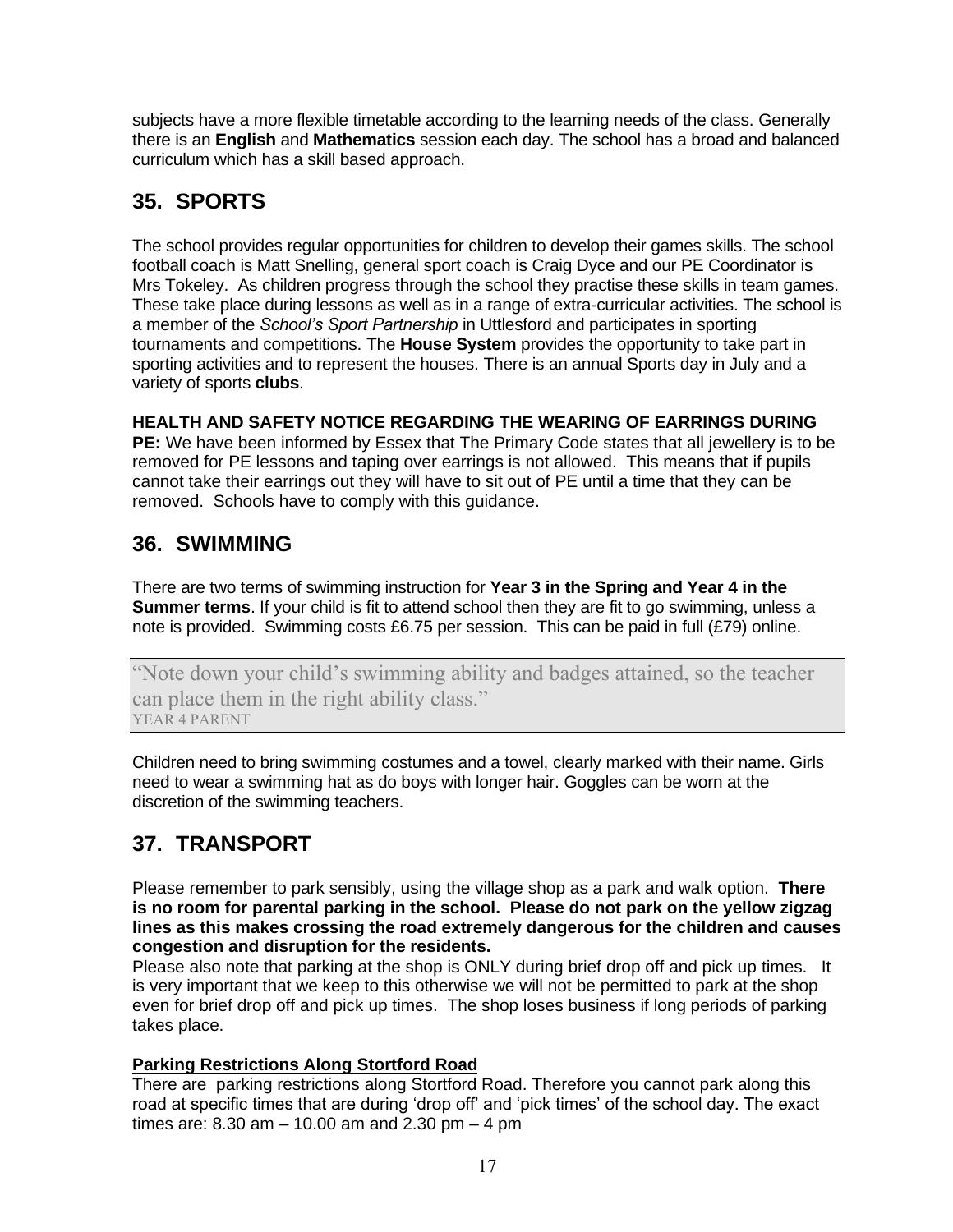Remember please do not park on the yellow zig-zag lines outside the school drive or turn / reverse cars in the school drive or in residents' driveways on the Stortford Road. The school would like to reduce the number of children driven to school and would like to increase the number of children who walk to school and use the school buses, as this gives them a chance to learn road safety skills. The school regularly takes part in the Walk to School Weeks.

**Statutory free bus transport** – Some pupils are entitled to free bus transport if they fall within the 2 mile (under 8 years old) or 3 mile (over 8 years old) zones. Children who are not entitled to free transport can still use the bus transport for a fee, please contact *Essex County Council/Home to School Transport.*

"Make sure you have numbers of fellow bus parents, they will be able to escort your child from the bus if you can't." BUS PARENT

**Children walking to and from school unattended** – the school understands that it is the parents' responsibility to ensure their child or children travel to and from school safely, however we feel it is our duty to recommend some quidelines:

Pupils who walk to school unattended should be within years 5 and 6

They should not call for friends unless an adult is present.

They should not cross any roads without an adult being present.

Distance needs to be considered

We would not recommend young children (up to year 5) being in a position where they have to wait by the road side

If you decide to allow your child to travel to and/or from school unattended then please put this in writing to the school, even if it is for the one occasion. This also includes arrangements where you would like your children to wait at the bottom of the drive for collection.

**Cycling** – the school recommends that children do not cycle to school until they have completed their cycling proficiency/bikeability, unless they are accompanied by an adult. Pupils have to be 10 or over to complete the cycling proficiency course. Pupils have this training in year 6. If you decide to allow your child to cycle alone to and/or from school then please notify the school in writing, even if it is for the one occasion. The school has a bike shed for those who wish to cycle.

### <span id="page-17-0"></span>**38. TRAY DAYS & OPEN AFTERNOON**

The school holds **Tray Days** each term on one day after school from 3.15pm - 4.15pm. There are displays of work in the class rooms and it gives the children the opportunity to share their work with parents.

#### <span id="page-17-1"></span>**39. UNIFORM**

The school expects all children to wear school uniform and has chosen garments for their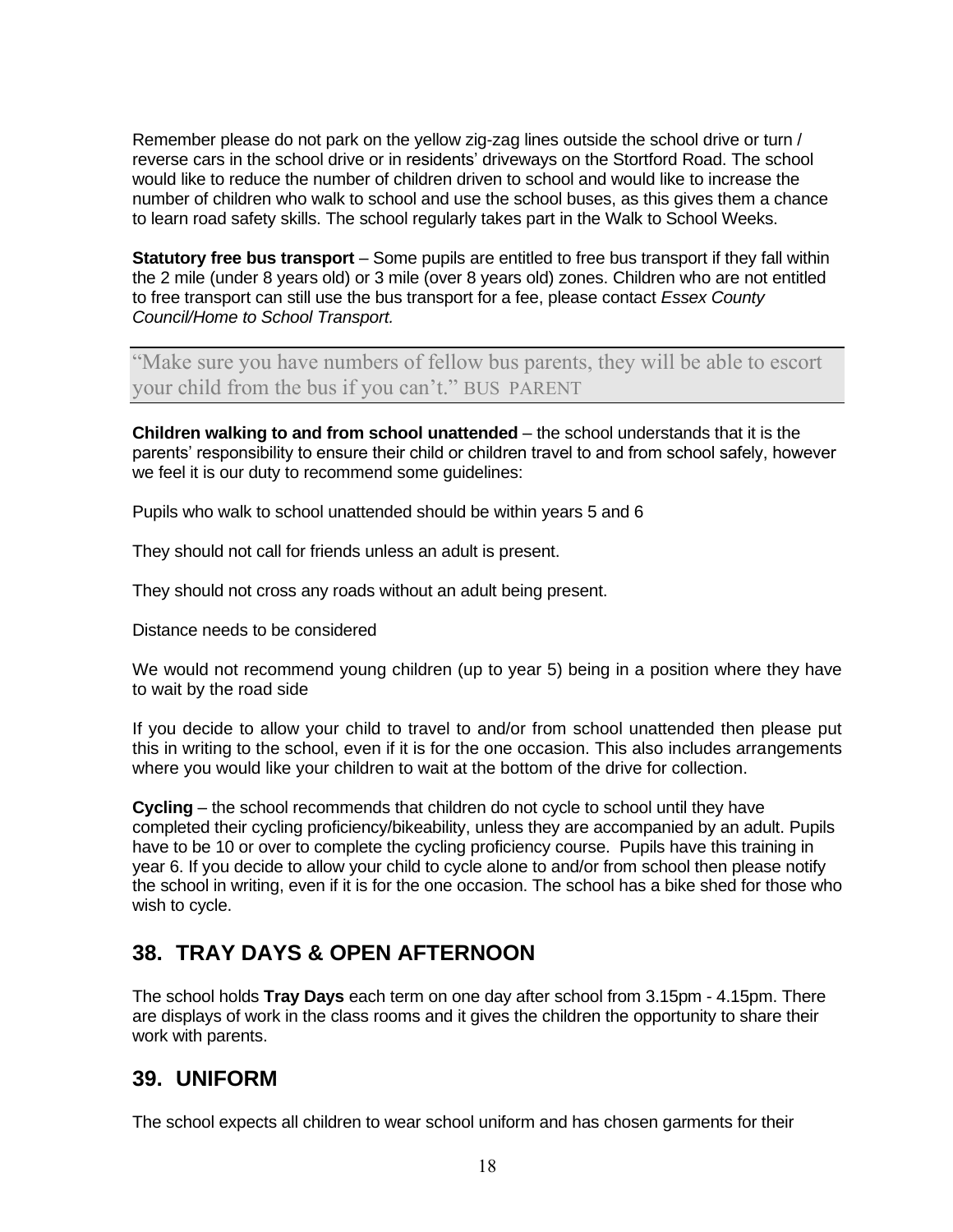comfort, smartness and easy care.

#### **Winter uniform**

Navy blue V neck jumper with school logo / cardigan with logo White polo shirt (no logo) Grey trousers, skirt or pinafore Grey socks or tights Black shoes Navy blue fleece with logo Year 6 – white shirt (short or long sleeve) with school tie

#### **Summer uniform**

Blue/white gingham dress Navy blue cardigan with logo or V neck jumper with logo White socks Black shoes (same for winter. No sandals please) White polo shirt (no logo) Grey shorts School cap with logo (legionnaire can be taken off)

#### **PE kit**

Royal blue polo shirt with logo Blue shorts Skort with logo (Key Stage 2 girls) Track suit trousers and zip up jacket with logo (navy) Trainers, predominantly white PE bag (a larger one is available)

PE kit should be sent in at the start of the term and will be brought home at the end of the halfterm for washing

#### **School bags**

2 sizes of rucksack with logo Reading book bag (This is much easier for KS1 to use and place in their school trays)

#### **How to order:**

Our supplier is called Saffron Apparel. Ordering can either be over the phone, via email, fax or by post with an order form (the office have forms). The company has a school ordering website for Clavering. Alternatively you can visit the shop in Wendens Ambo. **Address:** Saffron Apparel Ltd, Ward Unit 2, Bearwalden Business Park, Royston Road, Wendens Ambo, Saffron Walden. CB11 4JX **Telephone:** 01799 542142 **Fax:** 01799 543661 **Email:** [sales@saffronapparel.co.uk](mailto:sales@saffronapparel.co.uk)

#### **Embroidered jumpers and cardigans can also be ordered from** www.myclothing.com

All uniform should be clearly marked with your child's name. Hair should be tied back at all times with hair bands. This will help to prevent the head lice infestations. Some boys are keen to grow their hair long but the same rule will apply regardless of gender. **Black school shoes should also be worn throughout the year**. No makeup, nail varnish or jewellery please (including earrings).